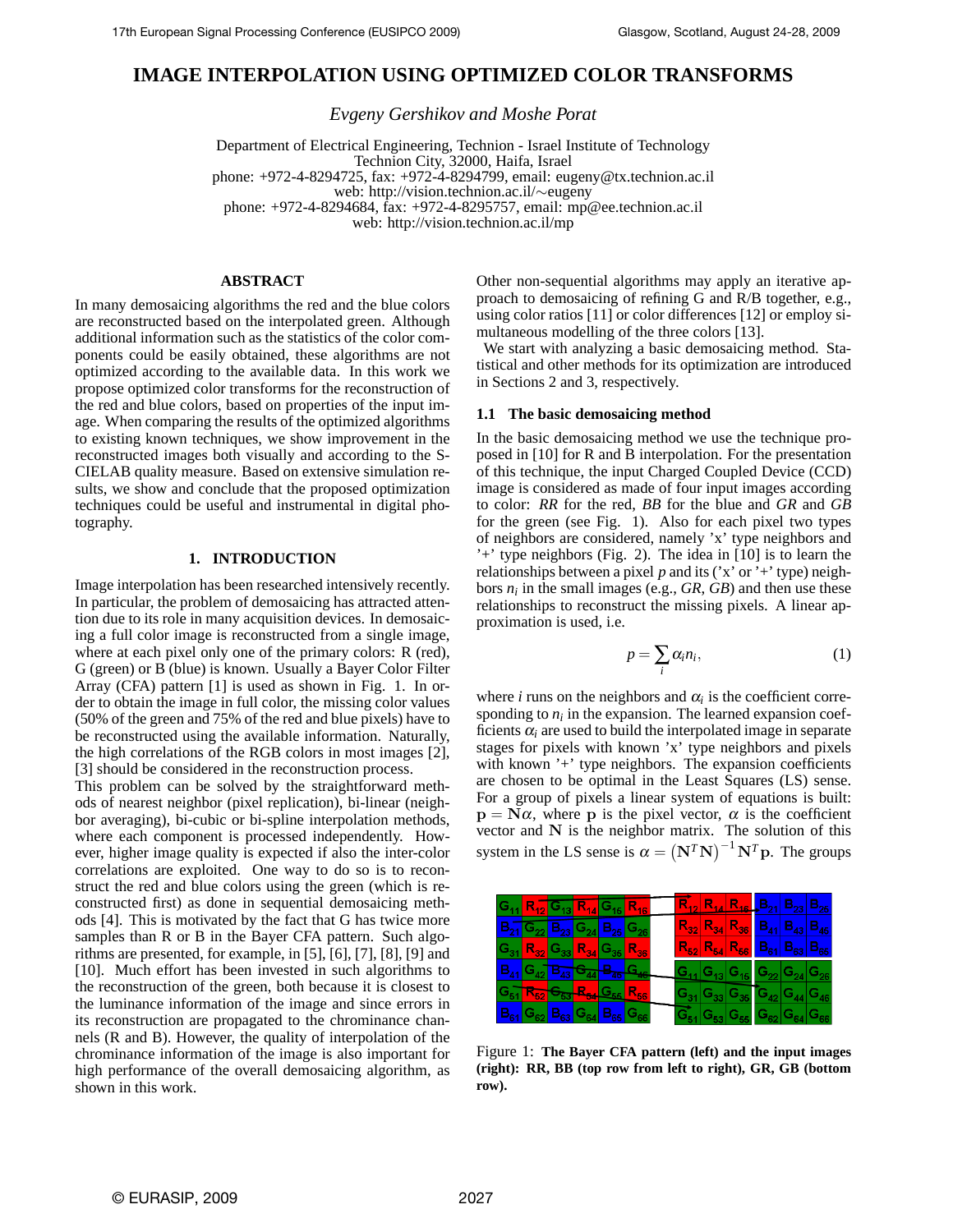Figure 2: **'x' type and '+' type neighbors of a pixel p.**

of pixels on which the LS optimization is performed correspond to the image regions. These regions are the result of image segmentation based on the relationships between the intensity values of the neighbors of a given pixel. Thus the pixels of each region are not necessarily spatially adjacent. The stages of the basic demosaicing method follow.

- 1. The green color component is interpolated using the edge sensitive method introduced in [5]. The technique includes filtering the CFA pattern horizontally and vertically and choosing either the horizontal interpolator, the vertical one or the average of the two according to the direction of the smaller one of the estimated horizontal and vertical gradients. Other more sophisticated methods of combining the horizontal and vertical interpolators have been recently proposed [7], [8], however for simplicity we use the original technique.
- 2. The red and the blue colors are reconstructed using the interpolated green component  $\hat{G}_1$ . The color differences  $\Delta_1^{RG} \triangleq R_{CCD} - \hat{G}_1$ ,  $\Delta_1^{BG} \triangleq B_{CCD} - \hat{G}_1$  are considered, where  $R_{CCD}$  and  $B_{CCD}$  are the original CCD pixels of the red and the blue colors, respectively. The differences are reconstructed at the locations of pixels, where the 'x' type neighbors are known, using the relationships with these neighbors. The reconstructed color differences are denoted  $\Delta_2^{RG}$  and  $\Delta_2^{BG}$ .
- 3. Again the pixels at the same locations as in Step 2 are reconstructed to achieve higher accuracy of the algorithm. The color difference  $\Delta_1^{RB} \triangleq \Delta_2^{RG} - \Delta_2^{BG}$  is calculated and reconstructed at odd row, even column positions using the relationships learned from the even row, odd column positions (with their 'x' type neighbors) and vice versa. The result is  $\Delta_2^{RB}$ , used to derive the R and B values ( $\hat{R}_1$ ) and  $\hat{B}_1$ ).
- 4. The remaining missing pixels of the red and the blue are reconstructed using again the color differences  $\Delta_3^{RG}$  =  $\hat{R}_1 - \hat{G}_1$  and  $\Delta_3^{BG} = \hat{B}_1 - \hat{G}_1$  and the relationships with their '+' type neighbors. The results are  $\Delta_4^{RG}$  and  $\Delta_4^{BG}$ .
- 5. The final red and blue components are calculated according to  $\hat{R}_2 = \hat{G}_1 + \Delta_4^{RG}$ ,  $\hat{B}_2 = \hat{G}_1 + \Delta_4^{BG}$ . The output of the algorithm is  $(\hat{R}_2, \hat{G}_1, \hat{B}_2)$ .

## **2. STATISTICAL OPTIMIZATION METHODS**

As can be seen above, the basic method uses the differences R-G, B-G in Steps 2 and 4. This choice is rather arbitrary and other combinations of the colors can be considered, so that the color components are, for example, more de-correlated. The color transform can be, actually, chosen to optimally achieve some desired property [14], [15]. Since more than half of the pixel values are missing in the input image it is difficult to apply a color transform at the very beginning of the algorithm. However, after the reconstruction of the green it is possible. Thus, in Steps 2 and 4 we propose the following generalization:

$$
C_1 = G, \quad C_2 = a_1 R + a_2 G, \quad C_3 = d_1 B + d_2 G \qquad (2)
$$

for some constants  $a_1$ ,  $a_2$ ,  $d_1$ ,  $d_2$ . Note that we do not include *B* in  $C_2$  or *R* in  $C_3$  because *R* and *B* are known at totally different pixel locations in the CCD image. We consider several choices of the *a* and *d* coefficients.

## **2.1 Minimal variances of**  $C_2$  **and**  $C_3$

The idea is to look for  $a_1$  and  $a_2$  that minimize the variance of  $C_2$  and for  $d_1$  and  $d_2$  that minimize the variance of  $C_3$ . Clearly, if the variance of  $C_2$  becomes zero the algorithm will introduce no error in the interpolation of the red color. Similarly for  $C_3$  and the blue. In order to avoid the trivial choice of  $a_1 = a_2 = 0$  or  $d_1 = d_2 = 0$ , a constraint has to be added that can force, for example, the L1 or L2 norm of the *a* and *d* coefficients to be 1, i.e.,

$$
|a_1| + |a_2| = 1, \quad |d_1| + |d_2| = 1 \quad \text{or}
$$
  
\n
$$
a_1^2 + a_2^2 = 1, \qquad d_1^2 + d_2^2 = 1.
$$
\n(3)

The expressions for the variances are

$$
var(C_2) = a_1^2 var(R) + 2a_1 a_2 cov(R, G) + a_2^2 var(G)
$$
  

$$
var(C_3) = d_1^2 var(B) + 2d_1 d_2 cov(B, G) + d_2^2 var(G)
$$
 (4)

and these are minimized under one of the constraints of (3). *var*() stands here for variance and *cov*() for covariance. The solution under the L1 norm constraint for  $a_1$  and  $a_2$  is

$$
a_1 = \frac{cov(R, G) + var(G)}{var(R) + 2cov(R, G) + var(G)}
$$
  
\n
$$
a_2 = -\frac{cov(R, G) + var(R)}{var(R) + 2cov(R, G) + var(G)}.
$$
\n(5)

The solution for  $d_1$  and  $d_2$  is the same as (5) except that *R* should be replaced everywhere by *B*.

# **2.2** Minimal covariance of  $C_2$  and  $C_3$

Here we search for the values of  $a_1$ ,  $a_2$  and  $d_1$ ,  $d_2$  that minimize the covariance of  $C_2$  and  $C_3$ , given by

$$
cov(C_2, C_3) = a_1 d_1 cov(R, B) + a_1 d_2 cov(R, G) + a_2 d_1 cov(B, G) + a_2 d_2 var(G).
$$
 (6)

The same constraints of (3) can be used. Under the L1 norm constraint the  $a_1$ ,  $a_2$  solution follows (similarly for  $d_1$ ,  $d_2$ ).

$$
a_1 = \frac{cov(B, G) + var(G)}{cov(R, G) + cov(B, G) + cov(R, B) + var(G)}
$$
  
\n
$$
a_2 = -\frac{cov(R, G) + cov(R, B)}{cov(R, G) + cov(B, G) + cov(R, B) + var(G)}.
$$
\n(7)

The motivation for this optimization is similar to the one for using de-correlating color transforms in image compression: concentration of most of the energy of  $C_2$  and  $C_3$  in one of them to reduce the reconstruction errors.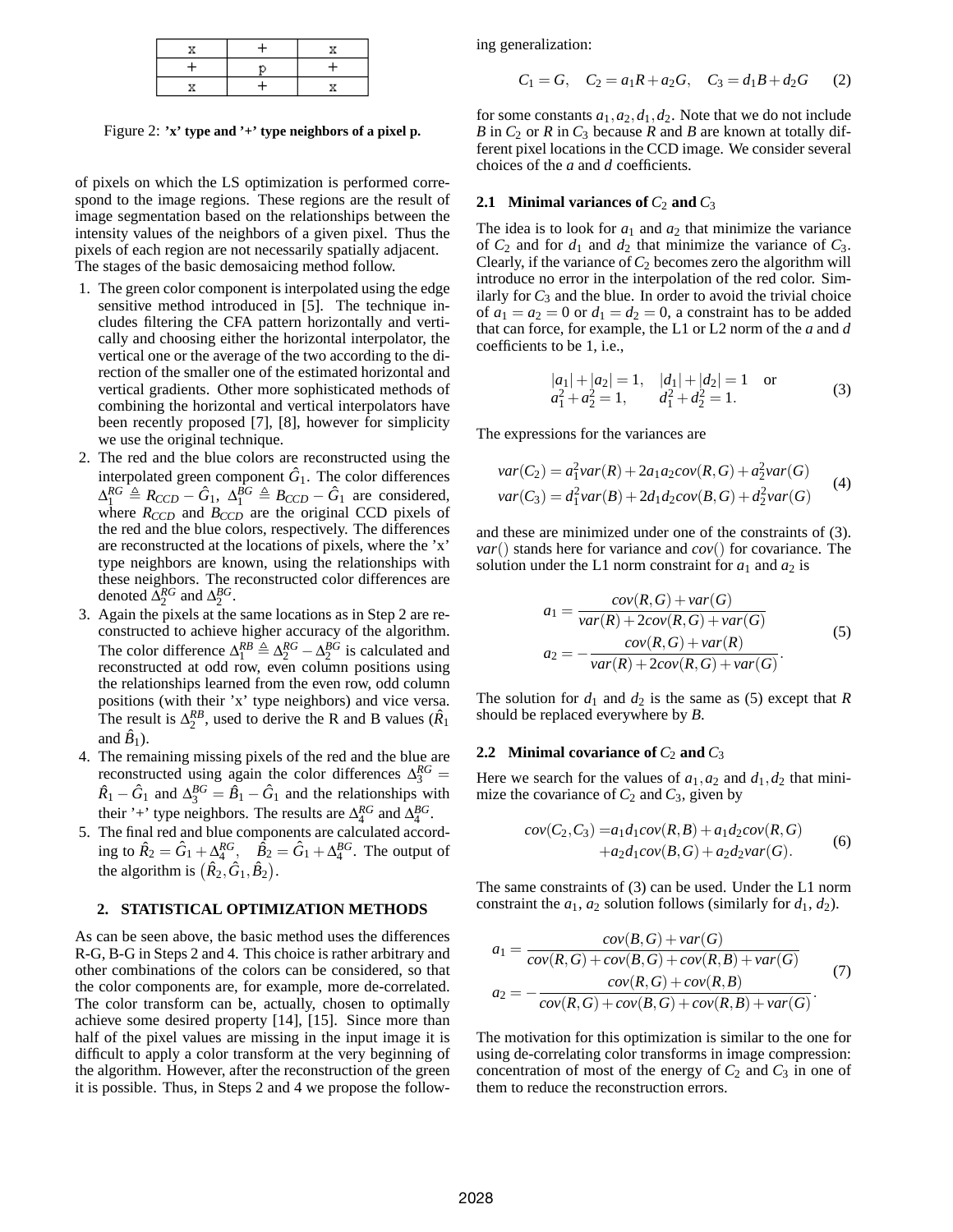#### **2.3 Gram-Schmidt orthogonalization**

The idea of de-correlation of Subsection 2.2 can be viewed as orthogonalization using the inner product of  $\langle C_1, C_2 \rangle =$  $cov(C_1, C_2)$ . We can use the Gram-Schmidt process for such orthogonalization. The problem is that if we start with  $C_2$  and  $C_3$  as in (2) for some non-zero values of  $a_1$  and  $d_1$ , we will get as a result linear combinations where both *R* and *B* are present. An alternative is to consider the orthogonalization of *R,G* and *B,G* separately. We start with *G* and project *R* on it and similarly, for *B* and *G* orthogonalization, *B* is projected on  $G$ . Now we propose to take these two vectors as  $C_2$  and *C*3, i.e., under the L1 norm constraint in (3)

$$
a_1 = \frac{var(G)}{var(G) + cov(R, G)}, a_2 = -\frac{cov(R, G)}{var(G) + cov(R, G)},
$$
  

$$
d_1 = \frac{var(G)}{var(G) + cov(B, G)}, d_2 = -\frac{cov(B, G)}{var(G) + cov(B, G)}.
$$
  
(8)

Note that although  $cov(C_1, C_2) = cov(C_1, C_3) = 0$  we do not expect that  $cov(C_2, C_3) = 0$  using this choice of the coefficients, but  $C_2$  and  $C_3$  usually become de-correlated since it can be shown that

$$
cov(C_2, C_3) = cov(a_1R + a_2G, d_1B + d_2G)
$$
  
=  $var(G) \frac{var(G)cov(R, B) - cov(R, G)cov(B, G)}{(var(G) + cov(R, G))(var(G) + cov(B, G))}$   
=  $\frac{\sqrt{var(R)var(B)}}{\left(1 + \frac{cov(R, G)}{var(G)}\right)\left(1 + \frac{cov(B, G)}{var(G)}\right)} (\rho_{RB} - \rho_{RG}\rho_{BG}),$  (9)

which can be expected to be small.  $\rho_{RB}$  denotes here the correlation of *R* and *B* and similarly for  $\rho_{RG}$  and  $\rho_{BG}$ . It is of interest that the Gram Schmidt process described here is the solution of two other problems as presented next.

*2.3.1 Mininimizing the covariance of R*−<sup>α</sup>*G and B*−β*G* Considering the simplified choice of  $C2 = R - \alpha G$  and  $C3 =$  $B - \beta G$  and taking the covariance of the two we get that

$$
cov(C_2, C_3) = cov(R, B) - \beta cov(R, G)
$$
  
-  $\alpha cov(B, G) + \alpha \beta var(G)$ . (10)

Minimizing (10) for  $\alpha$  and  $\beta$  results in the solution

$$
\alpha = \frac{cov(R, G)}{var(G)}, \quad \beta = \frac{cov(B, G)}{var(G)}, \quad (11)
$$

which is the same as in (8) up to a scale parameter.

*2.3.2 Mininimizing the correlation of R*−<sup>α</sup>*G and B*−β*G*

We consider the correlation of  $C2 = R - \alpha G$  and  $C3 = B$ β*G* given by

$$
corr(C_2, C_3) = \frac{cov(C_2, C_3)}{\sqrt{var(C_2)var(C_3)}}.
$$
\n(12)

The expression for  $cov(C_2, C_3)$  is given in (10) and the variances are given by

$$
var(C_2) = var(R) - 2\alpha cov(R, G) + \alpha^2 var(G)
$$
  

$$
var(C_3) = var(B) - 2\beta cov(B, G) + \beta^2 var(G).
$$
 (13)

It can be shown that the solution of this problem is once again as in (11).

#### **3. OPTIMAL SMOOTHNESS OF**  $C_2$  AND  $C_3$

The reason that many algorithms use the  $R - G$  and  $B - G$ differences to reconstruct R and B is that these differences are primarily low pass signals [7]. This means that  $R - G$ and  $B - G$  are smooth or have low gradients in the spatial domain. Furthermore, this fact can be exploited in the estimation process of the missing pixels by using, for example, bilinear interpolation of the differences [7], [8], [9]. To further impose this smoothness on  $C_2$  and  $C_3$ , the following methods are proposed.

#### **3.1 Minimal high pass energy**

The idea here is to minimize the energy of  $C_2$  and  $C_3$ , filtered by a two dimensional High Pass (HP) filter. We denote the filtered color components by  $C_k^{HP}$  and minimize  $\sum_{i=1}^{M} \sum_{j=1}^{N} (C_{k}^{HP})_{ij}^{2}$ ,  $k = 2,3$  for an image of size  $M \times N$ . Alternatively, a pair of one dimensional HP filters  $HP_x$  and  $HP_y$ can be used to filter  $C_2/C_3$  horizontally and vertically, respectively. Usually,  $HP_y$  is chosen as  $HP_y = HP_x^T$ . Then the expression to be minimized becomes  $\sum_i \sum_j \left( C_k^{HP_x} \right)_i^2$  $\frac{1}{ij}$  $\sum_i \sum_j \left(C_k^{HP_y}\right)_i^2$  $\sum_{i,j}^{L}$ ,  $k = 2,3$ , where  $C_k^{HP_X}$  is  $C_k$  filtered by  $HP_X$ 

and similarly for  $C_k^{HP_y}$ . The optimal  $a_1, a_2$  coefficients for this problem under the  $L1$  norm constraint in  $(3)$  are

$$
a_1 = \frac{\alpha_{12} + \alpha_{22}}{\alpha_{11} + 2\alpha_{12} + \alpha_{22}}, \quad a_2 = -\frac{\alpha_{12} + \alpha_{11}}{\alpha_{11} + 2\alpha_{12} + \alpha_{22}}, \quad (14)
$$

where

$$
\alpha_{11} \triangleq \sum_{i} \sum_{j} \left[ \left( R^{HP_x} \right)_{ij}^2 + \left( R^{HP_y} \right)_{ij}^2 \right],
$$
  
\n
$$
\alpha_{22} \triangleq \sum_{i} \sum_{j} \left[ \left( G^{HP_x} \right)_{ij}^2 + \left( G^{HP_y} \right)_{ij}^2 \right] \text{ and }
$$
  
\n
$$
\alpha_{12} \triangleq \sum_{i} \sum_{j} \left[ \left( R^{HP_x} \right)_{ij} \left( G^{HP_x} \right)_{ij} + \left( R^{HP_y} \right)_{ij} \left( G^{HP_y} \right)_{ij} \right].
$$
\n(15)

The solution for the  $d_1$  and  $d_2$  coefficients is the same as the solution for  $a_1$  and  $a_2$ , respectively, (in (14)) with B replacing R everywhere in (15). For simple choices of *HPx*, such as the backward/forward approximation of the horizontal derivative  $(HP_x = [1 - 1])$ , the calculations can be performed on the available small images obtained from the CFA (Fig. 1). Alternatively, R and B can be first reconstructed using some simple technique, such as bilinear filtering of the *R*−*G* and *B*−*G* differences and then used for the estimation of the derivatives. In this work we use the Sobel gradient

*.*

operator given by 
$$
HP_x = \begin{pmatrix} 1 & 0 & -1 \\ 2 & 0 & -2 \\ 1 & 0 & -1 \end{pmatrix}
$$

# **3.2 Minimal energy in the frequency domain**

Another approach is to consider the energy of  $C_2$  and  $C_3$ color components in the frequency domain. To impose optimal smoothness we look for the coefficients  $a_1$ ,  $a_2$ ,  $d_1$ and  $d_2$  that minimize the energy in the high frequencies. One possible formulation for this problem is to minimize  $\int_{\pi/2}^{\pi} \int_{\pi/2}^{\pi} |F^{C_k}(\theta_1, \theta_2)|^2 d\theta_1 d\theta_2$ ,  $k = 2, 3$ , where  $F^{C_k}$  is the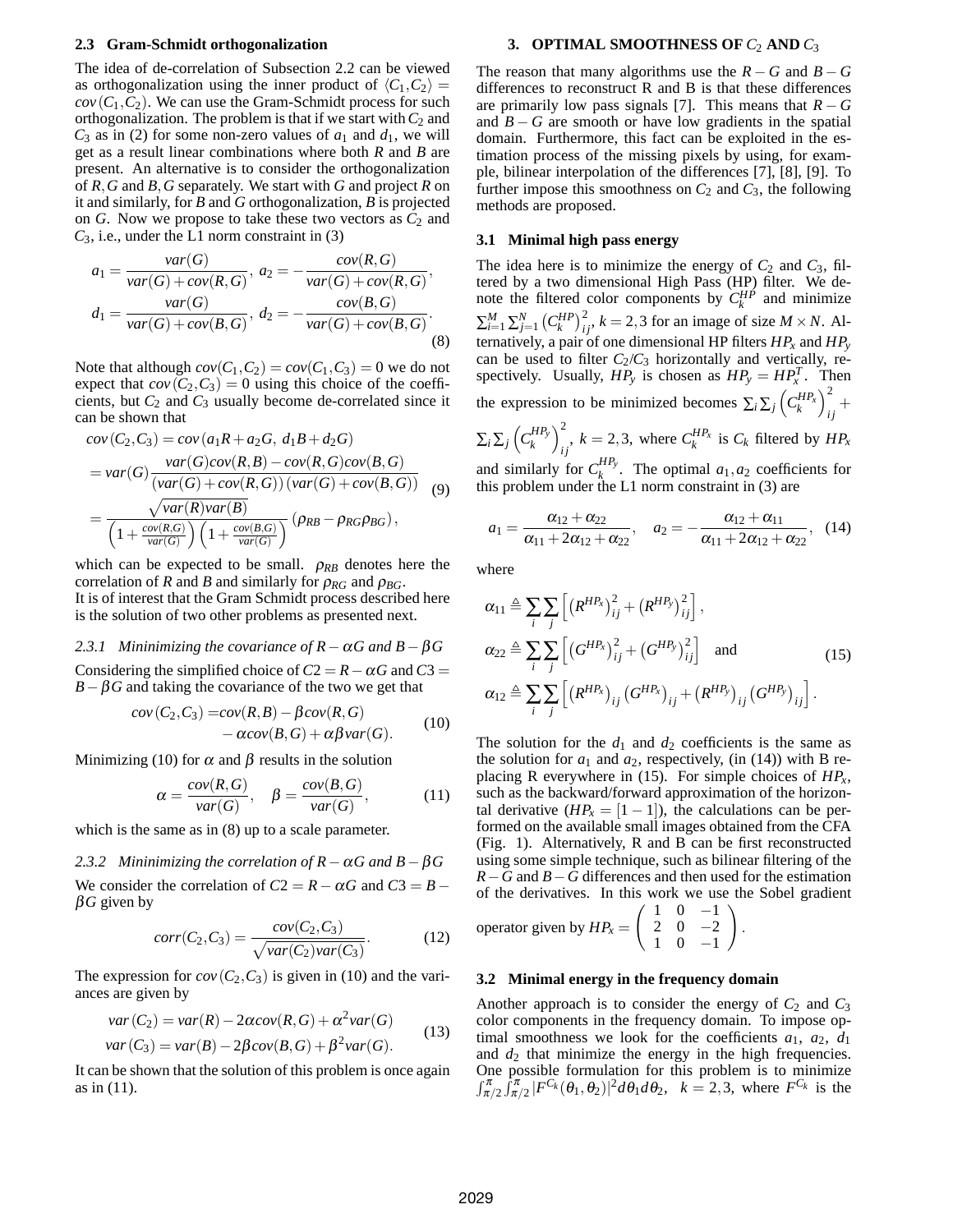Fourier transform of  $C_k$ . The solution for this problem is the same as in (14), where the  $\alpha_{11}, \alpha_{12}$  and  $\alpha_{22}$  parameters are

$$
\alpha_{11} \triangleq \int_{\pi/2}^{\pi} \int_{\pi/2}^{\pi} |F^R(\theta_1, \theta_2)|^2 d\theta_1 d\theta_2,
$$
  
\n
$$
\alpha_{22} \triangleq \int_{\pi/2}^{\pi} \int_{\pi/2}^{\pi} |F^G(\theta_1, \theta_2)|^2 d\theta_1 d\theta_2 \text{ and } (16)
$$
  
\n
$$
\alpha_{12} \triangleq \int_{\pi/2}^{\pi} Re\left(F^R(\theta_1, \theta_2) \left(F^G(\theta_1, \theta_2)\right)^*\right) d\theta_1 d\theta_2.
$$

Here *Re*() denotes the real part of a complex number and <sup>∗</sup> is the complex conjugate operator. Also in our implementation the Discrete Fourier Transform (DFT) is used, so that the integrals  $\int_{\pi/2}^{\pi} \int_{\pi/2}^{\pi} (\cdot) d\theta_1 d\theta_2$  are replaced by  $\sum_{M/4}^{M/2-1} \sum_{N/4}^{N/2-1}$  on the DFTs of the signals (assuming their size is  $M \times N$ ). To calculate the DFTs, R and B are first reconstructed as proposed in Subsection 3.1. Usually, the small matrices *RR* and *BB* cannot be used for the DFTs because of aliasing produced by the CFA sampling in the red and the blue colors.

#### **4. SIMULATIONS**

First we discuss the comparison of the techniques based on the optimization proposed in Sections 2 and 3. The demosaicing results for a set of images are shown in Table 1. The distortion measure used is the spatially extended CIELAB (S-CIELAB [16]) with 25 samples/degree. The demosaicing results of all the algorithms were refined by the technique proposed in [17]. As can be seen from Table 1, all the proposed methods improve the performance of the basic method. The best one among them is the algorithm that minimizes HP energy (Min HP). Also among the statistical methods the Gram-Schmidt algorithm is better than the algorithms minimizing the covariance or the variances of  $C_2$  and  $C_3$ . This means de-correlation by itself is not a sufficient optimization criterion [14]. Similarly, just minimizing the variances is not optimal. The non-singularity of the color transform is also important as ensured by the Gram Schmidt method.

For comparison of this algorithm to other available techniques we have taken several of the algorithms that achieve the best performance according to [4]: Projection on Convex Sets (POCS [6]), Adaptive Filtering (AF [18]), Directional Linear minimum mean square error (DL [7]), Local Polynomial Approximation (LPA [9]), Variance of Color Differences (VCD [8]) and Color Correlation Approach (CCA [19]) with post-processing [20]. Their performance is shown in the right part of Table 1. As can be seen, the Min HP algorithm is superior to the other methods. This can be further seen in Fig. 3 where demosaicing results for part of the fourth image in Table 1 are shown. Note the artifacts on the red coat, least noticeable for the proposed methods.

#### **5. SUMMARY AND CONCLUSIONS**

We have proposed new optimized color transforms for image demosaicing. These transforms are used to convert the RGB color components to an alternative color space, where the reconstruction of the missing pixels is performed. The optimization is based on major statistical properties of the new color components, such as minimal variances or minimal covariance. This increases the energy compactness of the color components and reduces the demosaicing error. The smoothness of the color components can be increased as well, mea-



Figure 3: **Demosaicing results for the different algorithms for the fourth image in Table 1. Min HP and the bottom row are the new algorithms. GS stands for Gram-Schmidt.**

sured in terms of the energy in the high frequencies, either in the image or the Fourier transform domain. Since many demosaicing techniques rely on the smoothness of the interpolated colors, this also improves the interpolation performance.

We present simulations results of a basic interpolation method, with and without optimization of its color transform. Having compared the performance of our algorithms to other available demosaicing techniques, it can be shown that the algorithm that minimizes the energy in the high frequencies in the image domain is superior to all the other methods both with respect to the S-CIELAB metric and to visual evaluation. Our conclusion is that optimization of color transforms could be instrumental and helpful in image demosaicing tasks.

#### **Acknowledgement**

This research was supported in part by the Ollendorff Minerva Center. Minerva is funded through the BMBF.